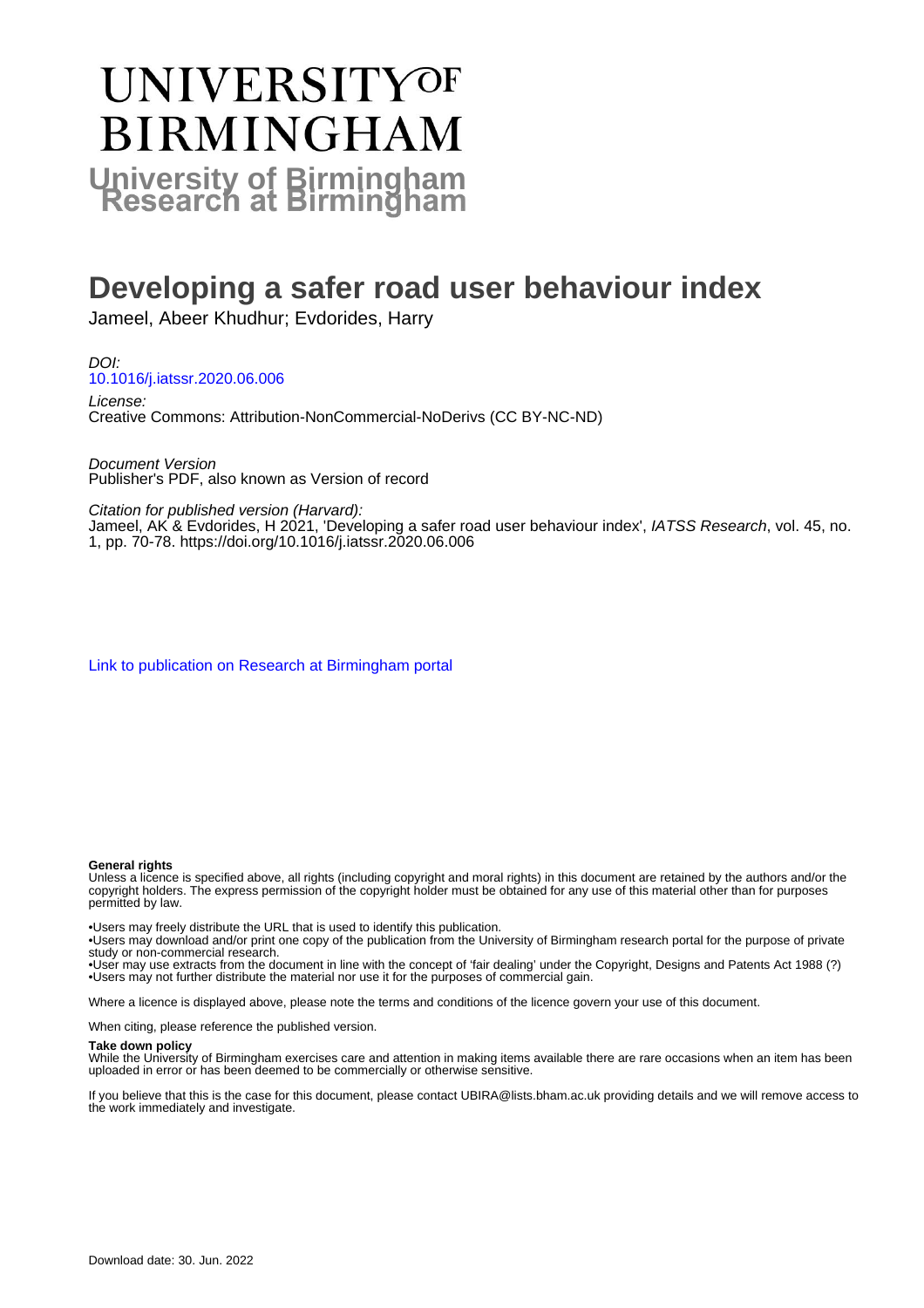Contents lists available at [ScienceDirect](http://www.sciencedirect.com/science/journal/)

## IATSS Research

## Research Article Developing a safer road user behaviour index

## Abeer Khudhur Jameel <sup>a,\*</sup>, Harry Evdorides <sup>b</sup>

a Office no. 3, Highway and Transportation Department, College of Engineering, University of Mustansiriyah, Bab AlMuadham, Baghdad, Iraq b The University of Birmingham, Birmingham, UK

#### ARTICLE INFO ABSTRACT

Article history: Received 1 November 2019 Received in revised form 26 May 2020 Accepted 2 June 2020 Available online 10 July 2020

Keywords: Road safety Road user behaviour Composite index Variable weighting Simple additive

Road user behaviour is an essential factor of increasing the rate of traffic accidents worldwide. Road safety experts and scientists consider aspects of road users' behaviour to be the main risk factors for road fatalities. These factors include drinking alcohol, speeding, not wearing seat belts, not wearing helmets when riding two-wheeled vehicles, not using child restraints, consuming illegal drugs, and being distracted by mobile phone use. This paper aims to investigate the role of these factors in assessing the road user behaviour through aggregating them and build a composite indicator that can be used in countries benchmarking and cross countries comparison, then identifying most successful practises. To achieve this aim, data related to the selected indicators, lifesaving rate, and real crash data were collected. The indicators were weighted using simple and theoretical methods. The weighted indicators were aggregated using simple additive method. The developed index was applied to 12 European countries to test the validation of the index through investigation the correlation between index' ranking of countries with the ranking according to the rate of fatalities. It is concluded that the developed composite indicator can be used to assess the role of using the protection system and speeding in the severity of the road crashes. However, the role of the remaining factors in the likelihood of crashes occurrence needs more investigation. It can be concluded also that the road users' behaviour is not the only factor of reducing the road fatalities in some countries. This enhances the multidimensional system approach of defining the road safety. Based on this, it is recommended to consider other factors in conducting research, developing indices of road safety, and in recommending solutions. The results show also that the UK, Sweden, Ireland and Ireland have the most successful strategies to improve the road user behaviour among the selected countries; therefore, it is recommended to take lessons from these practices.

© 2020 International Association of Traffic and Safety Sciences. Production and hosting by Elsevier Ltd. This is an open access article under the CC BY-NC-ND license [\(http://creativecommons.org/licenses/by-nc-nd/4.0/](http://creativecommons.org/licenses/by-nc-nd/4.0/)).

#### 1. Introduction

Road safety is a significant issue worldwide. The rate of road crashes has been increasing and the consequences are becoming more severe. The World Health Organization (WHO) [\[1](#page-9-0)] reported that about 1.25 million people have been killed and about 20 to 50 million people injured on roads due to traffic incidents. Therefore, actions have been taken by global organisations to improve road safety. Saving one million lives is the target of the Decade of Action for Road Safety (2011 −2020), which was officially proclaimed by the United Nations (UN) General Assembly in 2010 [[2,3](#page-9-0)]. The UN's 2030 Agenda for Sustainable Development Goals (SDG) [\[4\]](#page-9-0) organizes that road safety is an essential requirement for ensuring healthy lives. Therefore, reducing the rate of road fatalities by half by 2020 is included as a target in two of the goal

Corresponding author.

groups of the SDG. Five pillars are recommended to be considered in plans for improving road safety: managing the road safety system; developing safer road infrastructure; developing safer vehicle design; improving post-crash response and enhancing safer behaviour by road users [\[1,2\]](#page-9-0).

Road user behaviour is the main contributing factor in the majority of road crashes. The recent vision on road safety presented by Sweden in their Vision Zero and the Netherland in their Sustainable Safety principles consider the road user in two ways. The first point is that the road user is the weakest element of the transport system, so road infrastructures and vehicles should be designed to accommodate the limitations of road users' bodies. This is reflected by unintentional mistakes on roads and by people's inability to control a crash event. The second point, considered in this paper, concerns intentional mistakes resulting from road users' misbehaviour. Road users should have an attitude of being prepared to improve their behaviour to avoid common intentional mistakes such as speeding and not wearing seat belts [\[5](#page-9-0)–9].

Road safety experts consider aspects of road users' behaviour to be the main risk factors for road fatalities. These factors include drinking

<https://doi.org/10.1016/j.iatssr.2020.06.006>







E-mail addresses: [abeer\\_khudhur@uomustansiriyah.edu.iq](mailto:abeer_khudhur@uomustansiriyah.edu.iq) (A.K. Jameel), [h.evdorides@bham.ac.uk](mailto:h.evdorides@bham.ac.uk) (H. Evdorides).

Peer review under responsibility of International Association of Traffic and Safety Sciences.

<sup>0386-1112/© 2020</sup> International Association of Traffic and Safety Sciences. Production and hosting by Elsevier Ltd. This is an open access article under the CC BY-NC-ND license [\(http://](http://creativecommons.org/licenses/by-nc-nd/4.0/) [creativecommons.org/licenses/by-nc-nd/4.0/\)](http://creativecommons.org/licenses/by-nc-nd/4.0/).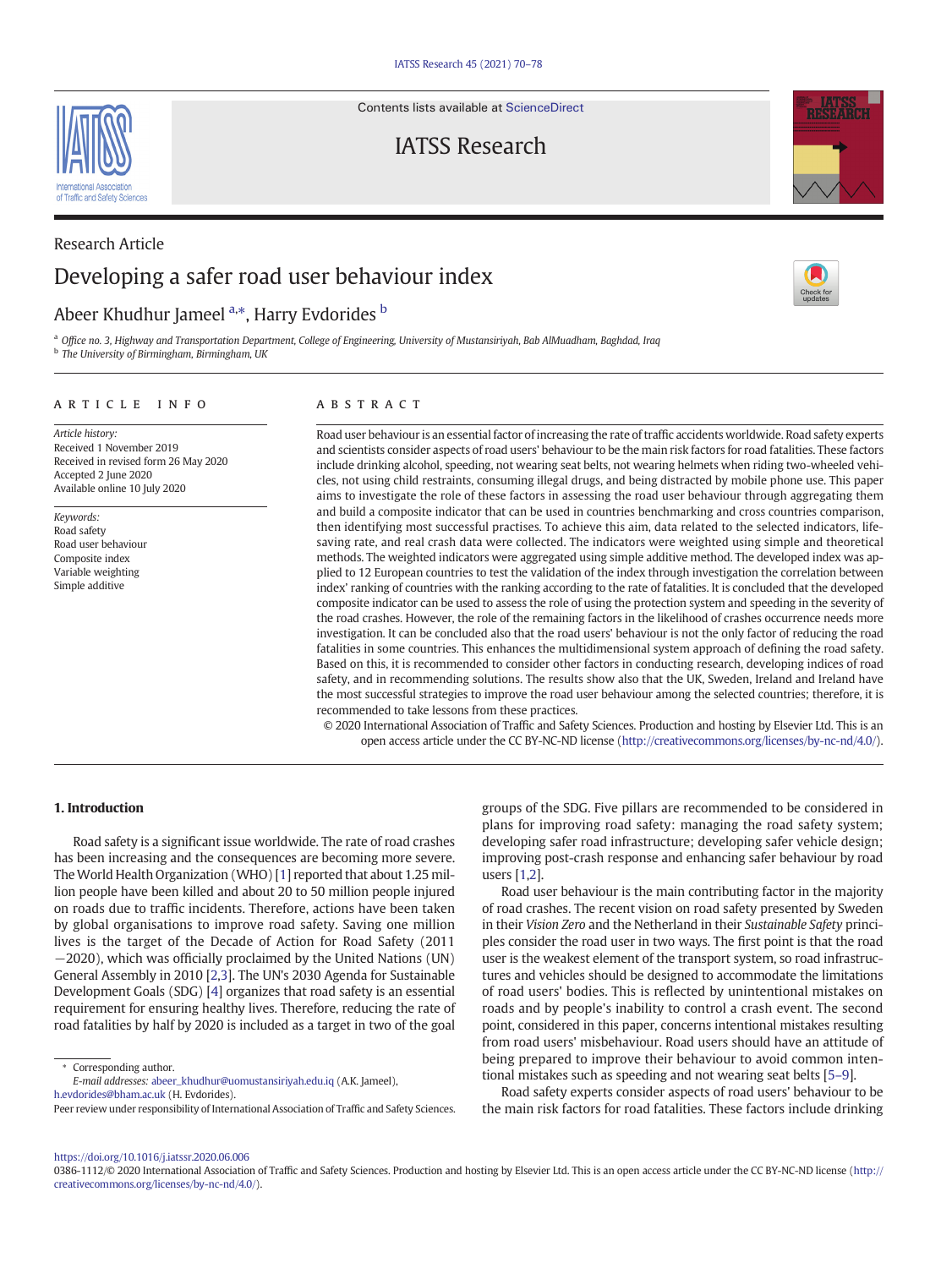alcohol, speeding, not wearing seat belts, not wearing helmets when riding two-wheeled vehicles, not using child restraints, consuming illegal drugs, and being distracted by mobile phone use [\[1,10\]](#page-9-0). These seven factors will be explored briefly in this paper. It will be demonstrated that reducing the risk impact of these factors plays a significant role in improving road safety. It will also be demonstrated that legislation of road safety with effective enforcement is the best way to encourage safer behaviour by road users. It is recommended by road user experts and scientists to strengthen laws regarding road use by considering these seven factors and developing manners for more effective enforcement [\[1,11](#page-9-0)].

#### 2. Research motivation

It is observed that many countries lack effective road safety legislation and enforcement. In low-middle income countries, for example, the common behaviour of drivers and riders is not wearing seat belt. In addition, it is rarely to use protective facilities by motorcyclists and cyclists. Furthermore, drivers are not familiar with the child restraints system [\[11](#page-9-0)].

On the other hand, there is a noticeable lack in the studies that conducting the indicators and assessment techniques of the road user behaviour; especially in the low and middle-income countries. The main reason behind that is the lack of adequate database and collection system of information relating to drivers and passengers behaviour. Some interested organisations, such as the WHO, have efforts to establish road safety dataset including data related to the seven risk factors of road user behaviour. The WHO also published assessment reports based on the accessed dataset [[1,2\]](#page-9-0). However, these reports consider each factor individually in assessing the road safety situation. This may not interpret the meaningful idea of a complex multidimensional system and produce troubles from different tends resulting from many indicators [[12](#page-9-0)–14]. In addition, the aggregated index is more preferable by policy makers to set targets and priorities, to benchmark and compare strategies, and to discover the most effective strategy [[12\]](#page-9-0). These are most likely support the assessment of effectiveness of a national road safety legislation and enforcement system.

Therefore, there is a need to find a composite indicator has the ability to measure to what degree a country's traffic accidents result from road user behaviour, to assess the effectiveness of a national road safety legislation and enforcement system, to improve the road user behaviour and to prevent the intentional mistakes such as speeding.

#### 3. The aim and objective of the research

The main aim of this research is developing an aggregated safer road user behaviour index (SRUBH) to consider the main risk factors related to the intentional mistakes that could not be accommodated by the road infrastructure or vehicle design. The main objectives are:

- a. To identify the potential indicators that related to the risk factors of the road user behaviour and select the indicators of SRUBH
- b. To identify the variables that could be used to measure the selected indicators.
- c. To outline a methodology of aggregating indicators
- d. To apply the developed index and achieve its purposes

#### 4. Risk factors of road user behaviour

This section presents a review of literatures considered the risk factors of the road user behaviour and a brief explanation of these factors. The importance, impact and the life-saving percentage shown by improving each factor are the points considered in explaining each factor.

[Table 1](#page-3-0) shows a summary of the reviewed literature in terms of the selected indicators and the variables used to measure them. Some of these studies used road user behaviour indicators to aggregate them with other indicators reflecting other dimensions of road safety performance, such as road and vehicles and construction composite indicators. It can be noticed that the two most commonly used indicators are drunk drivers and wearing seat belts, the latter as an indicator of using the protection systems provided in vehicles. On the other hand, mobile phone use is not used as an indicator by the reviewed research, as this factor has only been considered more recently [\[1\]](#page-9-0). Consuming drugs has also not been widely selected as an indicator, as it is considered only by the SafetyNet project [18–[20\]](#page-9-0).

#### 4.1. Speeding

Setting speed limits is essential to limit the impact energy between vehicles and people in a crash event to a level that could reduce the severe consequences of road crashes [\[7,36](#page-9-0)]. Recently, and according to the new vision of road safety systems, speed limits have been reduced, which has resulted in a 30% reduction in road accident fatalities. It has been demonstrated that a speed reduction of one km/h leads to a 5%t reduction in the number of fatal accidents [[21\]](#page-9-0). Increasing adherence to driving within the set limit is essential for maximising the benefits of setting a speed limit.

Exceeding the speed limit is considered a crime in the legislation of road safety and providing an effective enforcement system is highly recommended by the WHO [[11\]](#page-9-0). Speed cameras are enforcement instruments that have helped to address speeding problems in the UK, reducing the frequency of people driving at excessive speeds by about 70% and the rate of road fatalities by roughly 30% per annum between 1990 and 2010 [\[11](#page-9-0)]. Other effective enforcement instruments are also recommended, such as mobile radar controls, electronic vehicle identification (EVI), intelligent speed adaptation, speed exceedance alerts in vehicles, and speed bumps on roads [\[17,](#page-9-0)37–[39\]](#page-9-0).

#### 4.2. Drunk drivers

Drinking alcohol is one of the most common contributory factors to serious road accidents [[17,21](#page-9-0)]. It is the main factor in 14% to 40% of fatal accidents in Europe [[10,40,41](#page-9-0)]. Blood alcohol content (BAC) is used as an indicator to measure this issue [\[17\]](#page-9-0). Studies have demonstrated that the probability of a crash occurring is doubled with each 0.02% increase in BAC [[10](#page-9-0)]. The factor of drinking alcohol is controlled through road safety laws, with a maximum BAC of 0.05 g/dl allowed for the general population, and ≤0.02 g/dl for young drivers [\[11,17,40](#page-9-0)]. Passing this law has led save nearly quarter of the road users' life [\[11](#page-9-0)].

Enforcement of laws against drinking alcohol and driving has had a role in reducing more road fatalities by around 9% (Elvik and Vaa, 2004, adapted by Hakkert et al. [[19\]](#page-9-0)). Breath testing is the most effective method of detecting BAC, with other methods including chemical test tubes and electronic screeners [[17,21](#page-9-0)].

#### 4.3. Consuming illegal drugs

It has been reported in the Netherlands that road crashes resulting from consuming drugs or drugs with alcohol occur at the same rate as crashes that result from drinking alcohol only [\[17\]](#page-9-0). Two types of drugs are considered in the research into road safety factors: legal drugs prescribed by doctors and illegal drugs in abusive doses [\[19](#page-9-0)]. Morphine and heroin are the most dangerous drug types, which play a role in increasing the rate of road risk by 32 times, while cannabis has the same effect as drinking alcohol to a 0.05 BAC level [[19\]](#page-9-0). However, the methods for testing drug content remain challenging; therefore, no enforcement method can be identified as the most effective [\[40](#page-9-0)].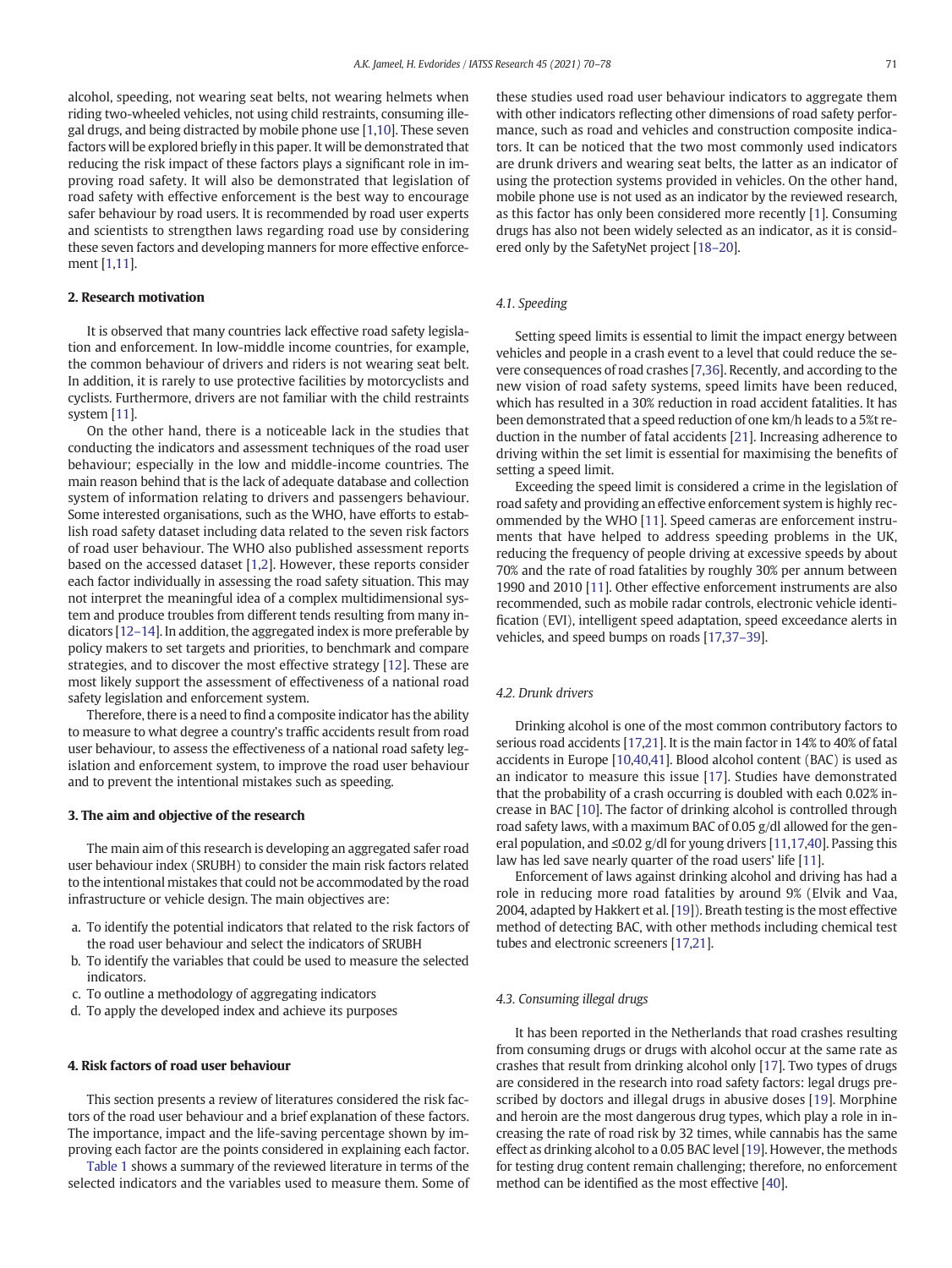#### <span id="page-3-0"></span>Table 1

Summary of the reviewed literatures in term of the variables of the indicators.

|                                                   | Indicators                                                                                                                       |                                                                                                                                          |                                                                                                                                                               |                                                                                                                    |                                                                                                                                                             |
|---------------------------------------------------|----------------------------------------------------------------------------------------------------------------------------------|------------------------------------------------------------------------------------------------------------------------------------------|---------------------------------------------------------------------------------------------------------------------------------------------------------------|--------------------------------------------------------------------------------------------------------------------|-------------------------------------------------------------------------------------------------------------------------------------------------------------|
| Previous research                                 | Speeding                                                                                                                         | Drunk-drivers                                                                                                                            | Using seat-belts                                                                                                                                              | Using helmets                                                                                                      | Using chid restarints                                                                                                                                       |
| <b>ETSC</b> [21]                                  | % above legal<br>limit                                                                                                           | % of driver above legal limit                                                                                                            | % wearing seat belts                                                                                                                                          |                                                                                                                    | % using child restraints                                                                                                                                    |
| Al Haji [22]                                      | $\overline{a}$                                                                                                                   |                                                                                                                                          | % wearing seat belts                                                                                                                                          | % of using helmets                                                                                                 | $\overline{\phantom{0}}$                                                                                                                                    |
| The European SafetyNet<br>project [19,20]         | % above legal<br>limit                                                                                                           | % road deaths involving<br>drinking alcohol                                                                                              | % wearing seat belts in front and rear<br>seats                                                                                                               | % of using helmets                                                                                                 | $\overline{\phantom{0}}$                                                                                                                                    |
| Hermans [23] and<br>Hermans et al. [24]           | % road users<br><speed limit<="" td=""><td>% road users &lt; max BAC</td><td>% wearing seat belts</td><td></td><td></td></speed> | % road users < max BAC                                                                                                                   | % wearing seat belts                                                                                                                                          |                                                                                                                    |                                                                                                                                                             |
| SUNflower study [5]                               |                                                                                                                                  | % road deaths involving<br>drinking alcohol                                                                                              | % wearing seat belts in front and rear<br>seats                                                                                                               |                                                                                                                    |                                                                                                                                                             |
| Wegman and Oppe [25]                              | $\overline{\phantom{0}}$                                                                                                         |                                                                                                                                          | % wearing seat belts                                                                                                                                          |                                                                                                                    |                                                                                                                                                             |
| Gitelman et al. [26]                              |                                                                                                                                  | % road deaths involving<br>drinking alcohol                                                                                              | % wearing seat belts                                                                                                                                          |                                                                                                                    |                                                                                                                                                             |
| The DaCoTA study on<br>Road Safety Index [27]     | $\overline{a}$                                                                                                                   | • Road-side police alcohol<br>tests per 1000 population<br>• % of driver above legal<br>limit                                            | % wearing seat belts in front and rear<br>seats                                                                                                               |                                                                                                                    |                                                                                                                                                             |
| Shen [28] and Shen et al. % above legal<br>$[29]$ | limit                                                                                                                            | % of driver above legal limit                                                                                                            | % wearing seat belts                                                                                                                                          | % using helmets                                                                                                    | % using child restraints                                                                                                                                    |
| Oluwole et al. [30]                               | % above legal<br>limit                                                                                                           | % of driver above legal limit                                                                                                            | % wearing seat belts                                                                                                                                          | % using helmets                                                                                                    | % using child restraints                                                                                                                                    |
| Gitelman et al. [18]                              | % above legal<br>limit                                                                                                           | % road deaths involving<br>drinking alcohol                                                                                              | % wearing seat belts in front and rear<br>seats                                                                                                               | % of using helmets                                                                                                 | $\qquad \qquad -$                                                                                                                                           |
| <b>WHO</b> [1]                                    | $\overline{a}$                                                                                                                   | % of road deaths involving<br>alcohol                                                                                                    | % wearing seat belts in front and rear<br>seats                                                                                                               | % of drivers and<br>riders using<br>helmets                                                                        | % children using child restraints                                                                                                                           |
| Chen et al. $[31]$                                |                                                                                                                                  | % fatalities involving alcohol                                                                                                           | % of seat belt use front seat                                                                                                                                 | % of using helmets                                                                                                 |                                                                                                                                                             |
| Tesic et al. [32]                                 | % above legal<br>limit                                                                                                           | Car drivers $<$ max BAC                                                                                                                  | Seat belt wearing rate at front seats                                                                                                                         | $\overline{a}$                                                                                                     |                                                                                                                                                             |
| Jameel and Evdorides<br>$[33]$                    | • The regulating<br>of national<br>speed limit<br>Enforcement<br>rate                                                            | • The regulation of national<br>drunk-driver law with the<br>allowable BAC limits<br>• The applying of breath test<br>• Enforcement rate | • The regulation of national motorcy-<br>cle helmet law with helmet stan-<br>dards for passengers and drivers<br>• Fastening of helmets<br>• Enforcement rate | national wearing<br>seat-belt law<br>• The application<br>of laws on front<br>and rear seats<br>• Enforcement rate | $\cdot$ The regulation of $\cdot$ The regulation of national<br>child-restraints law with<br>restriction on sitting in front<br>seats<br>• Enforcement rate |
| Jameel [34]                                       | Enforcement<br>effectiveness<br>score of<br>speeding                                                                             | Enforcement effectiveness<br>score of drunk-driver                                                                                       | Enforcement effectiveness score of<br>wearing seat-belt                                                                                                       | Enforcement<br>effectiveness score<br>of wearing helmet                                                            | Enforcement effectiveness score<br>of using child-restraints.                                                                                               |
| Jameel and Evdorides<br>$[35]$                    | Enforcement<br>effectiveness<br>score of<br>speeding                                                                             | Enforcement effectiveness<br>score of drunk-driver                                                                                       | Enforcement effectiveness score of<br>wearing seat-belt                                                                                                       | Enforcement<br>effectiveness score<br>of wearing helmet                                                            | Enforcement effectiveness score<br>of using child-restraints.                                                                                               |

#### 4.4. Using a seat belt

Road fatality rates are reduced by around 50% when road safety laws are strengthened regarding wearing seat belts with firm police enforcement [[11,21\]](#page-9-0). Studies show that front-seat passengers wearing seat belts has a more positive impact by roughly 25% than rear-seat passengers wearing seat belts [[42\]](#page-9-0). Enforcement is established to record offences and supplemental vehicle technologies, such as seat belt reminders and seat belt ignition interlock, help to increase seat belt use by vehicle occupants [\[37](#page-9-0)].

### 4.5. Child restraints

Developing child restraint laws for both rear and front seats results in reducing fatal injuries among children by a significant percentage [[27,43](#page-9-0)]. It is reported that roughly 70% of infants' lives and 54% of the lives of children below the age of five can be saved when child restraints are applied. It has also been reported that serious injuries among children are reduced by 90% by this intervention [\[10,11,21](#page-9-0)].

#### 4.6. Two-wheel transport helmets

The use of helmets by drivers and riders of two-wheeled vehicles plays a significant role in reducing fatal and serious injuries. It is reported that 20% to 45% of motorcyclist fatalities and around 70% of severe injuries can be prevented by using helmets [[10,19,22\]](#page-9-0).

#### 4.7. Using mobile phones while driving

Using mobile phones while driving results in distraction [[1,44,45](#page-9-0)]. This leads to drivers needing a longer response time to take action in case of sudden events and a longer distance to reduce their speed [\[45,46](#page-9-0)]. Recent research has demonstrated that this leads to increases in road fatality rates of 6.6% to 100% [\[45\]](#page-9-0). It has also been shown that hand-held phones affect physical performance in addition to cognitive performance. Therefore, prohibition of using hand-held mobile phones while driving is included in road safety laws with enforcement penalties (Brace et al. 2007 adapted from Rahman et al. [\[45\]](#page-9-0)).

#### 5. Methodology

To achieve the main aim of this paper, seven steps are followed, as outlined below.

- 5.1 Collecting data
- 5.2 Selecting variables of indicators based on the availability of reliable and consistent data.
- 5.3 Weighting variables using simple and theoretical methods.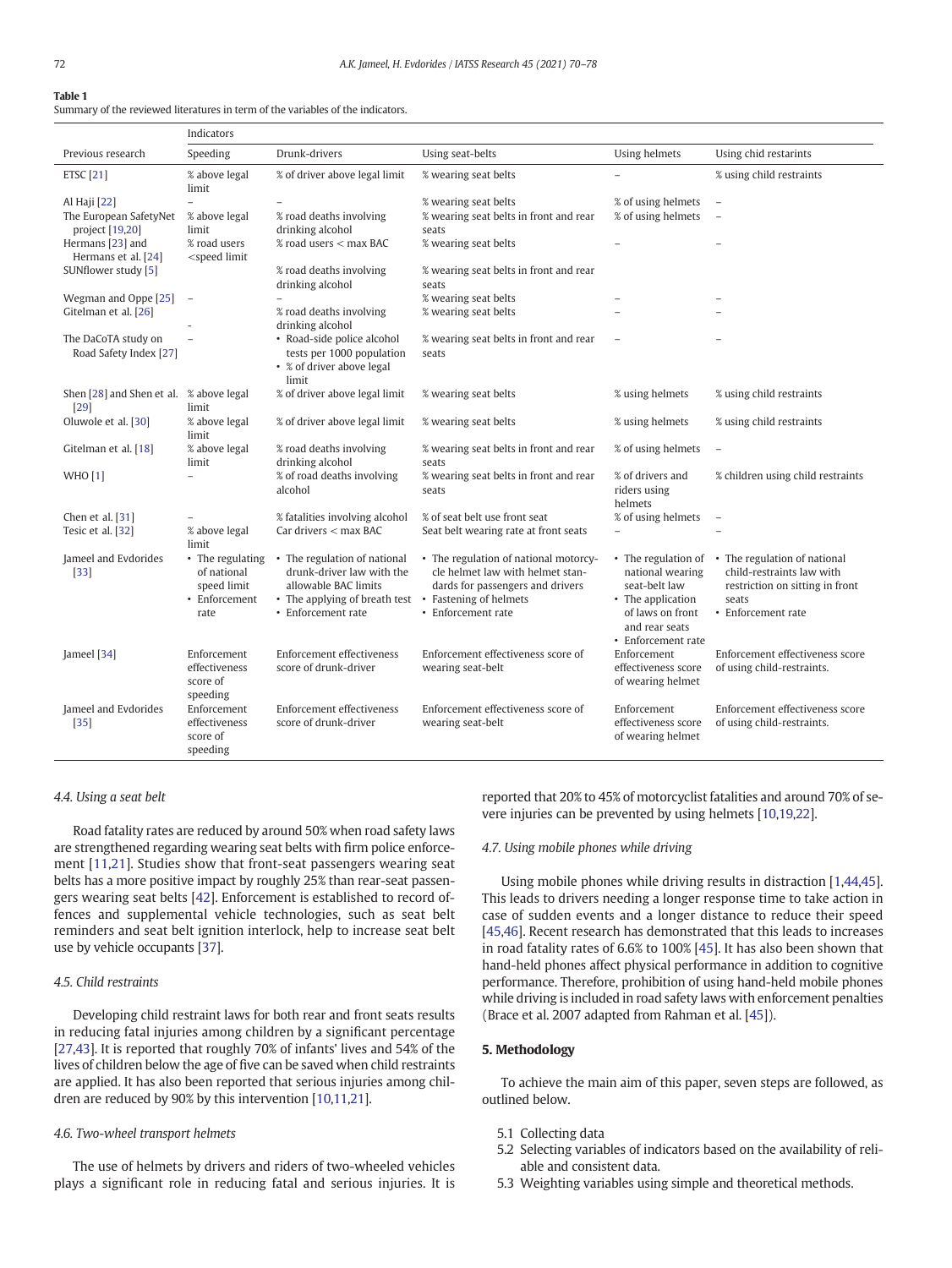- 5.4 Aggregating variables.
- 5.5 Applying the developed index to a select set of countries through ranking countries according to the developed indices.
- 5.6 Testing the validation of the developed models and select the final model.
- 5.7 Investigating the use of the developed composite indicator in rating countries

These steps will be explained in more detail in the following sections.

#### 5.1. Collecting data

Reliable data from reliable sources are needed to ensure quality and accuracy of the variables. A lack of the required data may restrict the developer's ability to build effective composite indicators [\[16](#page-9-0)]. In this research, three sets of data are needed for different purposes.

- Group 1, variables data to measure the indicators,
- Group 2, life-saving rate, which is needed for weighting indicators
- Group 3, data related to real cash details to test that validation of the developed composite indicator and select the most proper index.

Group1. The first group of data is the data needed to measure the indicators and decide on the final list of variables. The WHO [\[1\]](#page-9-0) and the European Transport Safety Council (ETSC) [\[47\]](#page-9-0) provide reliable data, relevant to the indicators of road user behaviour, and consistent data in terms of uniform definitions of measurement. These data are shown in Table 2. The data in this group are categorised into:

- a. Drunk-driving data, which represents the rate of traffic deaths involving drinking alcohol [\[1\]](#page-9-0).
- b. Child restraints data, which reflects percentage of children using child restraint [\[1\]](#page-9-0).
- c. Data regarding wearing helmets, which represents the percentage of drivers and passengers on two-wheeled vehicles wearing helmets [[1](#page-9-0)].
- d. Seat belt data, showing the rates of front seat occupants (including drivers) wearing seat belts and of rear seat occupants wearing seat belts [\[1\]](#page-9-0).
- e. Speeding data in terms driving over speed limit [\[47\]](#page-9-0).
- f. Drug-driver data in terms of percentage of self-declared drivers that they are in influence of drugs [\[47](#page-9-0)].
- g. The percentage of drivers using mobile phones [\[47](#page-9-0)].

The first four categories of data are collected for 124 countries, which represent about 69% of the total WHO members as these countries have recorded and accessed data regarding these categories. However, it has been challenged to find data related to the last three categories which

Table 2

Variables of indicators data collected from WHO report [\[1\]](#page-9-0) and ETSC [\[47\]](#page-9-0).

are speeding, drug-drivers and distracting by using mobile phone for all the selected countries. The ETSC has accessed data of some of the European countries only, which are 12 counties as shown in Table 2. Therefore, the developed aggregation model will be applied to these countries only. Table 2 shows the collected data for the selected countries.

Group 2. The second set of data is needed to weight the indicators. The percentage reduction in road fatalities caused by improving each factor is used to weight the indicator reflecting the relevant factor. The collected data for this weighting are shown in the second column of [Table 3.](#page-5-0)

Group 3. The third set of data represents the rate of road fatalities per 100,000 population per each country, which is needed for comparison with the results of applying the index developed in this study. These data, which are shown in Table 2, are collected from the WHO website [[1](#page-9-0)].

#### 5.2. Selecting variables

Variables should be selected not only on the basis of their relevance to the phenomena of the indicators but also based on the availability of reliable data. As some of selected indicators are related to risk factor of the likelihood of accident and others related to the severity of the occurred accidents, the selected indicators are grouped into likelihood and severity indicators. The used variables for measuring the indicators are shown as follows.

- The crash likelihood indicator resulted from road user mistakes. These are
- a. Drunk drivers measured by the rate of traffic deaths involving drinking alcohol.
- b. Speeding- measured by the percentage of speed limit offences
- c. Drug-drivers- measure by the percentages of self-declared behaviour who are under the influence of drugs
- d. Distraction by using mobile phone during driving- measured by the percentages of offences.
- The variables of the crash severity indicators resulted from road user mistakes. These are
- a. Child restraints measured by the percentage of children using child restraints.
- b. Wearing helmets-measured by the percentage of two-wheels riders wearing helmets.
- c. Wearing seat-belt. Measured by the percentage of front and rear seat occupants of cars wearing seat belts.
- d. Speeding measured by the percentage of speed limit offences

| Countries          | Rate of traffic<br>deaths involving<br>drinking alcohol | % of children<br>using child<br>restraints | % helmet<br>wearing<br>rate | % seat-belt wearing<br>rate (front seats)<br>including drivers) | % seat-belt<br>wearing rate<br>(rear seat) | % driving<br>over speed<br>limit | % drivers under<br>the influence of<br>drugs | mobile phone<br>offences per 1000<br>population | Rate pf Fatalities<br>per 100,000<br>population |
|--------------------|---------------------------------------------------------|--------------------------------------------|-----------------------------|-----------------------------------------------------------------|--------------------------------------------|----------------------------------|----------------------------------------------|-------------------------------------------------|-------------------------------------------------|
| Austria            | 0.07                                                    | 0.45                                       | 0.95                        | 0.86                                                            | 0.65                                       | 0.44                             | $\Omega$                                     | 0.20                                            | 5.2                                             |
| Belgium            | 0.25                                                    | 0.52                                       | 0.99                        | 0.85                                                            | 0.85                                       | 0.43                             | 0.03                                         | 0.04                                            | 5.8                                             |
| The Czech Republic | 0.1                                                     | $\bf{0}$                                   | $\Omega$                    | 0.98                                                            | 0.72                                       | 0.25                             | $\Omega$                                     | 0.03                                            | 5.9                                             |
| United Kingdom     | 0.16                                                    |                                            |                             | 0.95                                                            | 0.88                                       | 0.37                             | 0.13                                         | 0.04                                            | 3.1                                             |
| France             | 0.29                                                    |                                            | 0.96                        | 0.99                                                            | 0.87                                       | 0.46                             | 0.16                                         | 0.05                                            | 5.5                                             |
| Ireland            | 0.16                                                    |                                            | 0.98                        | 0.94                                                            | 0.89                                       | 0.38                             | 0.1                                          | 0.04                                            | 4.1                                             |
| Sweden             | 0.19                                                    | 0.96                                       | 0.97                        | 0.98                                                            | 0.84                                       | 0.35                             | 0.09                                         | 0.04                                            | 2.8                                             |
| Serbia             | 0.17                                                    | 0.28                                       | 0.86                        | 0.75                                                            | 0.1                                        | 0.44                             | $\Omega$                                     | 0.04                                            | 7.4                                             |
| Poland             | 0.16                                                    | 0.89                                       | 0.97                        | 0.84                                                            | 0.59                                       | 0.59                             | 0.1                                          | 0.06                                            | 9.7                                             |
| Slovenia           | 0.32                                                    | $\mathbf{0}$                               | $\Omega$                    | 0.92                                                            | 0.69                                       | 0.39                             | 0.09                                         | 0.04                                            | 6.4                                             |
| Israel             | 0.04                                                    | 0.52                                       | 0.98                        | 0.89                                                            | 0.9                                        | 0.64                             | $\Omega$                                     | 0.06                                            | 4.2                                             |
| Norway             | 0.32                                                    | $\bf{0}$                                   | 0.99                        | 0.97                                                            | 0.96                                       | 0.45                             | $\Omega$                                     | 0.05                                            | 2.7                                             |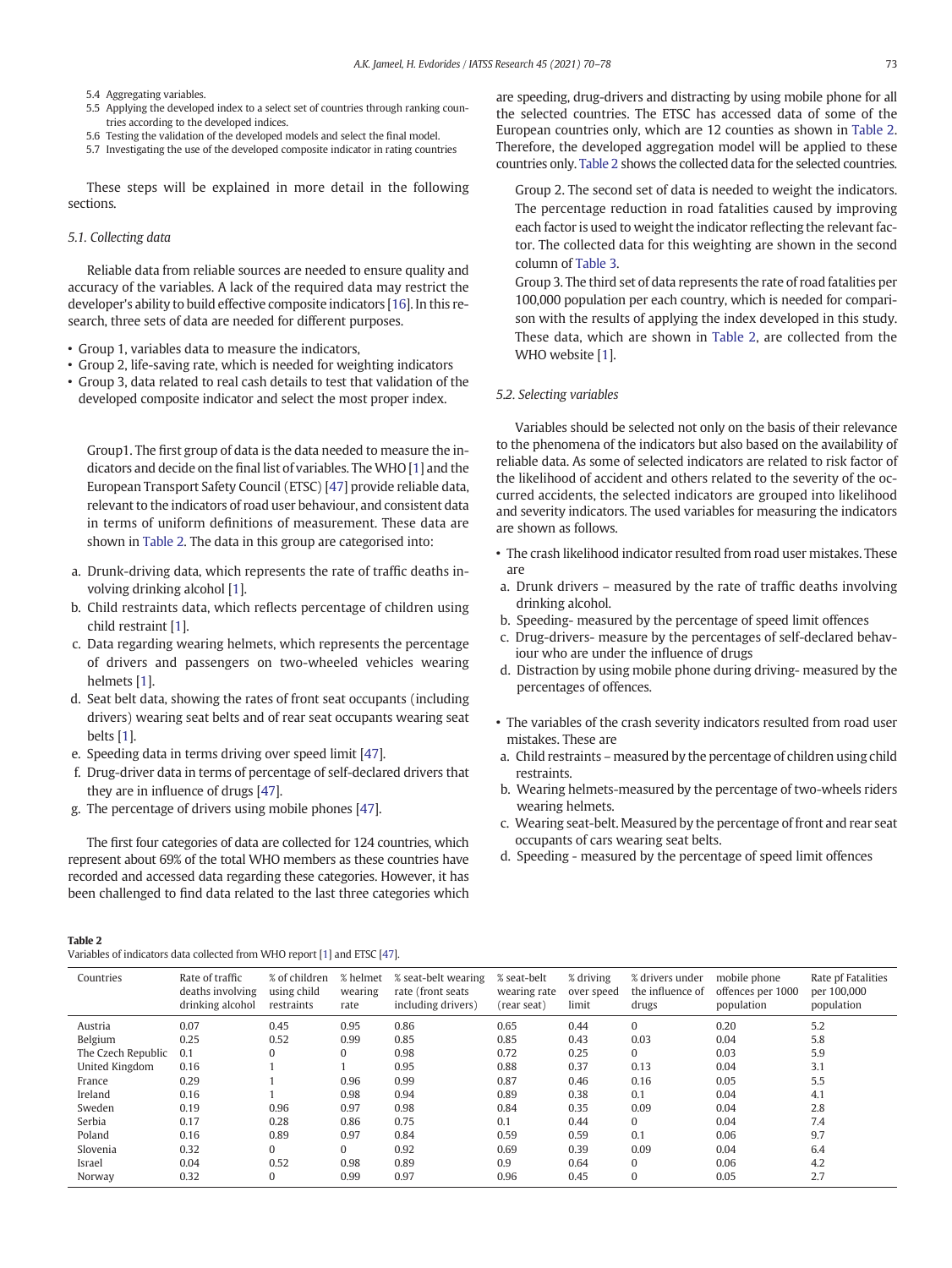#### <span id="page-5-0"></span>Table 3

Collected saving life rate with the aggregation process to find an aggregated rate for each indicator.

| Indicators       | % Saving life                                                                    | Aggregated saving life (Mean)    |                 |
|------------------|----------------------------------------------------------------------------------|----------------------------------|-----------------|
| Speeding         | 30% [11,17]                                                                      | $30/100 = 0.3$                   | 0.3             |
| Drunk            | 14-40% [10]                                                                      | Mean = $(40 + 14)/2(100) = 0.27$ | 0.265           |
| Driver           | 26% [19]                                                                         | $26/100 = 0.26$                  |                 |
| Drug consuming   | Road fatalities involving drug only $= 1/2$ the fatalities by alcohol [11,18,21] | $0.5 * 0.265 = 0.1325$           | 0.13            |
|                  | 40%-65% [11,18,21]                                                               | $(40 + 65)/2(100) = 52.5$        | 0.56            |
| Seat belt        | 60 [11]                                                                          | $60/100 = 0.6$                   |                 |
|                  | 40-50% front seat [42]                                                           | $(40 + 50)/2(100) = 45$          | 0.45 front seat |
|                  | More effective than rear seats by 25% [42]                                       | 0.34                             | 0.34 rear seat  |
|                  | 20% to 45% for motorcyclists [10,19,22]                                          | $(20 + 45)/2(100) = 0.325$       |                 |
| Helmet           | 70% [11,18,21]                                                                   | 0.7                              | 0.37            |
|                  | 42% [2]                                                                          | 0.42                             |                 |
| Child restraints | Children under age 5 by about 54% [10,11,18,21]                                  | $673,649.68/7383009 = 0.091243$  | 0.05            |
|                  |                                                                                  | $0.54(0.091243) = 0.049271$      |                 |
| Mobile phone     | 6.6% to 100%, [45]                                                               | $(6.6 + 100)/2(100) = 0.83$      | 0.58            |
|                  | 17% to 54% [46]                                                                  | $(17 + 54)/2(100) = 0.355$       |                 |

#### 5.3. Weighting variables

Weighting is an important step to reflect the relative importance of each indicator and its impact on the overall level of road safety [\[15,16\]](#page-9-0). This step is used in the case of constructing a composite indicator. Different weighting methods have been used in previous studies to assign weights to the selected indicators, some uses equal weighs and other unequal weights.

Simple weighting assumes that all indicators have equal importance and an equal effect on the overall situation [22–24]. It is used in constructing the valid indices, such as the human development index and the sustainability index.

It can be claimed, however, that this method is used only when there is insufficient knowledge about the indicators [\[16](#page-9-0)]. Therefore, sources of knowledge are needed to estimate accurate weighting of variables. These sources include theoretical [\[22,27](#page-9-0)–29] and expert opinions [\[17,22](#page-9-0),[25,26](#page-9-0)]. Expert opinion is not considered in this study because of difficulties in finding sufficient number of responses.

Statistical methods have been also used based on considering the statistical characteristics of data, such as variance between variables, in weighting those variables [\[25,26\]](#page-9-0). However, some significant theoretical and practical data may be excluded or assigned less weight due to problematic data characteristics [\[16\]](#page-9-0). Therefore, this method is not considered.

In this study, two methods of weighting are used, the simple method and the theoretical method.

Regarding the theoretical method, the effect of implementing policies regarding the improvement of road user behaviour in terms of lives saved by implementing interventions is the measure used in weighting the variables of road user behaviour indicators. Different sources have been used for collecting data. Therefore, some indicators have different values for life-saving rates. To find one value for each indicator, the percentages are aggregated using the AVERAGE function, as shown in the third column in Table 3.

Regarding the aggregated life-saving rate of using child restraints, the available data are for children under the age of five. Therefore, there is a need to find the equivalent of this value in terms of the general population. For this, the population size of children under five years has been collected from the WHO official website for the calculation below.

Rate of children under five years = 
$$
\frac{\text{population of children under fivegeneral population}}{\text{general population}}
$$
 (1)

This rate is used to find the adjusted rate of lives saved by using child restraints as shown in Table 3. The aggregated rate of life-saving is standardised using a distance to maximum formula to find the final weight of each variable. Three steps are followed in the weights standardisation [\[34](#page-9-0)]:

- a. Scaling the maximum saving life rate which is the saving life by implemented the seat belt intervention by one.
- b. Finding the other life-saving rates according to the new scale using Eq. (1):

$$
Indication i Scale = \frac{the aggregated saving life of indicator i}{maximum saving life rate}
$$
 (2)

c. Finding the final weight of each indicators using Eq. (3).

\n
$$
\text{Wi} \left( \text{weight of indicator} \right) = \frac{\text{Indication} \text{ i scale}}{\text{SUM of indicators scale}} \tag{3}
$$
\n

Regarding the sub-indicators of the seat belt indicator, which are front seat occupants and rear seat occupants, the same steps ae followed, assuming that the maximum life-saving rate is that of the indicator wearing the seat belt by the rear seat occupants (0.45) as shown in [Table 4](#page-6-0). The final weight of each is then multiplied by the final weight of the overall indicator for wearing seat belts (0.22).

#### 5.4. Aggregating variables

Simple additive is the method used in aggregating variables [[16](#page-9-0)]. Eq. (4) is the formula used in calculating the summation of the individual indicators' scores resulting from ranking of these countries according to the individual indicator assuming linear aggregation.

$$
SRUBHC = \sum_{q=1}^{Q} Wq Iqc = SRUBH Likelihood + SRUBH Severity
$$
 (4)

where:  $SRUBHC = \text{safter road user behaviour composite indicator for}$ country c,  $Wq$  = weight of indicator q, and  $Iqc$  = the score of country c representing its ranking according to indicator q.

Because two weighting methods are investigated in this study, Eq. (4) is developed to identify the SRUBHc of the likelihood score and the SRUBHc of the severity score. Eqs. (5a) and (6a) are used to find the SRUBHc score of the likelihood of crashes, respectively, when using unequal weighting method. Eqs. [\(5b\) and \(6b\)](#page-6-0) are used to find the likelihood and severity scores when using equal weighting.

$$
SRUBHc Likelihood = 0.115(I_{speeding}) + 0.1(I_{drunk-driven}) + 0.23(I_{Mobile phone}) - 0.06(I_{drug-driven})
$$
\n(5a)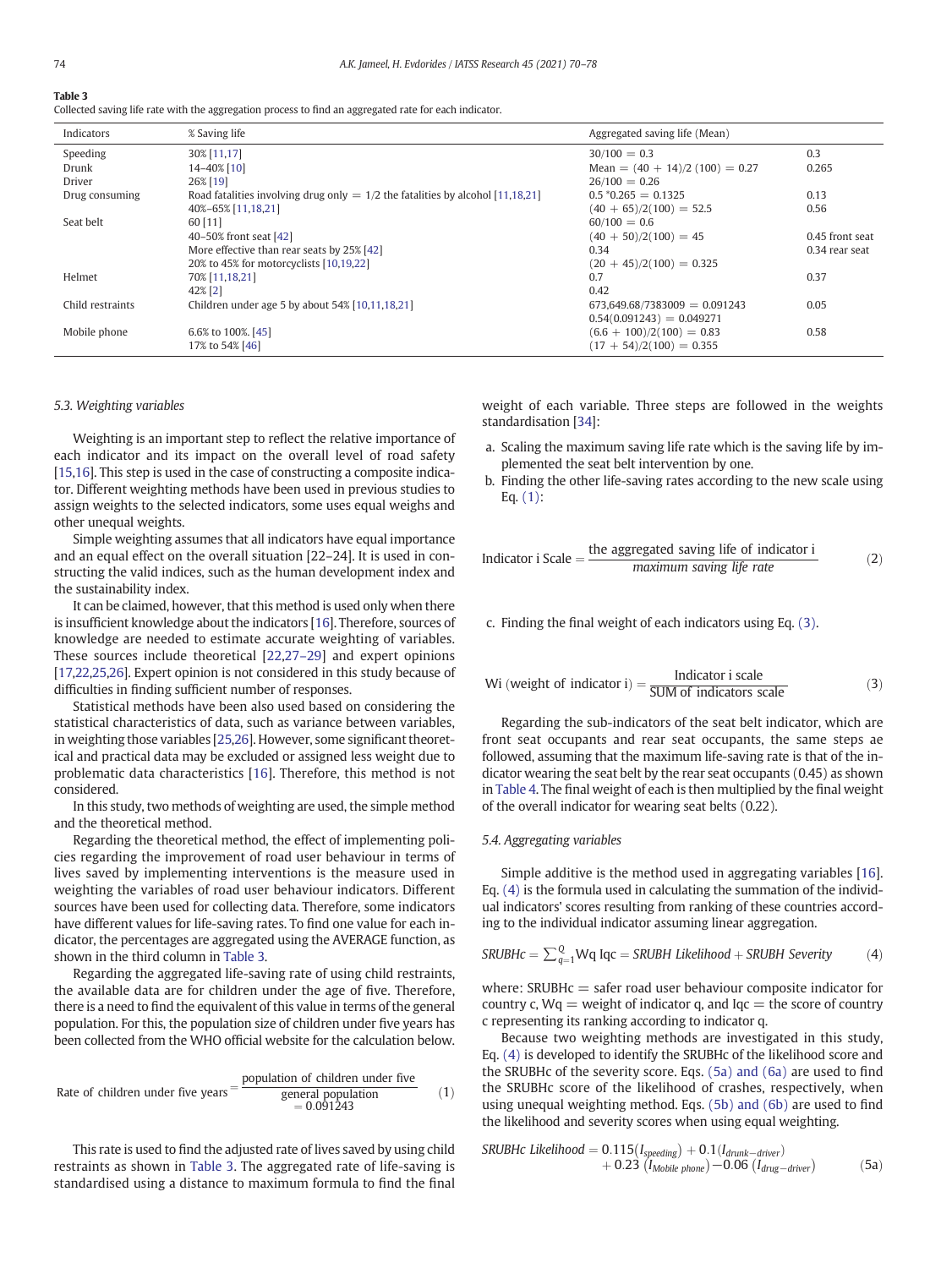<span id="page-6-0"></span>Table 4 Estimated weights of the selected indicators using theoretical method.

| <b>Indicators</b>           | Aggregated saving | Weight of indicators  |                                |  |
|-----------------------------|-------------------|-----------------------|--------------------------------|--|
|                             | life rate         | Scale of<br>indicator | Final weights of<br>indicators |  |
| Drunk drivers               | 0.265             | 0.46                  | 0.10                           |  |
| Seat belt                   | 0.56              | 0.97                  | 0.22                           |  |
| Front seats                 | 0.45              | 1                     | 0.12                           |  |
| Rear seats                  | 0.34              | 0.75                  | 0.10                           |  |
| Helmet                      | 0.37              | 0.64                  | 0.14                           |  |
| Child restraints            | 0.05              | 0.09                  | 0.02                           |  |
| Speeding                    | 0.3               | 0.52                  | 0.23                           |  |
| Drug driver                 | 0.13              | 0.22                  | 0.06                           |  |
| Distraction by mobile phone | 0.58              | 1                     | 0.23                           |  |
| Sum                         | 3.045             | 4.41                  | 1                              |  |

SRUBHC Likelihood = 
$$
(I_{speeding}) + (I_{drunk-driver})
$$
  
+  $(I_{Mobile phone}) - (I_{drug-driver})$  (5b)

SRUBHC *Severity* = 0.115 
$$
(I_{speeding})
$$
 + 0.12  $(I_{front seat-belt})$   
+ 0.10  $(I_{rear seat-belt})$  + 0.14  $(I_{helmet})$   
+ 0.02  $(I_{child seat})$  (6a)

SRUBHC *Severity* = 
$$
(I_{speeding}) + (I_{drunk-driver}) + (I_{Mobile phone})
$$
  
+  $(I_{drug-driver})$  (6b)

As the speeding indicator is used twice, in likelihood and severity models and to avoid the double counts, the weight of this indicator is divided by two, 0.115 for each model.

#### 5.5. Applying the proposed developed index

The aggregating procedure [[16\]](#page-9-0) is applied for the selected 12 countries as follows:

- a. Ranking the countries according to each indicator individually. The purpose of this step is to avoid the difference in the terms of the collected data. For example, the drunk-driver indicator measured by the rate of fatalities involved drinking alcohol while the indicator of distracting by using mobile phone is measured by the percentages of offences per 1000 population. Therefore, the ranking method [[16\]](#page-9-0) is used to avoid errors resulting from different units of measures. The results of this step are shown in Table 5.
- b. The second step is finding the likelihood, severity and the total scores for each country using Eqs. [\(4\), \(5a\), \(5b\), \(6a\), and \(6b\).](#page-5-0) The results are shown in Table 6.
- c. The third step is ranking the countries according to each found result of likelihood, severity, and total scores as shown in Table 7.

The found likelihood, severity and the overall scores using the two weighting methods.

| Countries            | Simple weighting    |                   |                | Theoretical method  |                   |                |  |
|----------------------|---------------------|-------------------|----------------|---------------------|-------------------|----------------|--|
|                      | Likelihood<br>score | Severity<br>score | Total<br>score | Likelihood<br>score | Severity<br>score | Total<br>score |  |
| Norway               | 30                  | 21                | 51             | 2.695               | 1.935             | 4.63           |  |
| Sweden               | 16                  | 12.5              | 28.5           | 1.25                | 1.77              | 3.02           |  |
| UK                   | 12                  | 9                 | 21             | 1.315               | 1.385             | 2.7            |  |
| Ireland              | 15                  | 12                | 27             | 1.47                | 1.8               | 3.27           |  |
| Israel               | 24                  | 23.5              | 47.5           | 2.27                | 2.92              | 5.19           |  |
| Austria              | 21                  | 27                | 48             | 2.025               | 3.585             | 5.61           |  |
| France               | 25                  | 19                | 44             | 3.01                | 2.49              | 5.5            |  |
| Belgium              | 23                  | 20.5              | 43.5           | 1.98                | 2.75              | 4.73           |  |
| The Czech            | 11                  | 21                | 32             | 0.285               | 2.295             | 2.58           |  |
| Republic<br>Slovenia | 24                  | 27.5              | 51.5           | 2.225               | 3.335             | 5.56           |  |
| Serbia               | 24                  | 32.5              | 56.5           | 1.95                | 4.42              | 6.37           |  |
| Poland               | 25                  | 28.5              | 53.5           | 2.835               | 4.185             | 7.02           |  |

#### 5.6. Validating the developed composite indicator

To test the validation of the developed models and select the most appropriate one, the correlation between the ranks of the countries according to each score shown in Table 7 and the ranking according to the rate of fatalities is tested. This correlation is measured by Spearman's rank correlation coefficient R, which is used in testing the relationship involving ordinal variables. It is used when the variables tend to change together but not necessarily at a constant rate. It varies between −1 and 1; where 1 indicates that the two variables rise and fall together with

#### Table 7

| Countries             |                     | Simple weighting  |                |                     | Theoretical method |                |  |  |
|-----------------------|---------------------|-------------------|----------------|---------------------|--------------------|----------------|--|--|
|                       | Likelihood<br>score | Severity<br>score | Total<br>score | Likelihood<br>score | Severity<br>score  | Total<br>score |  |  |
| Norway                | 12                  | 7                 | 9              | 10                  | 4                  | 5              |  |  |
| Sweden                | 4                   | 3                 | 3              | 2                   | 2                  | 3              |  |  |
| UK                    | 2                   |                   |                | 3                   |                    | $\overline{2}$ |  |  |
| Ireland               | 3                   | フ                 | 2              | 4                   | 3                  | 4              |  |  |
| Israel                |                     | 8                 | 7              | 9                   | 8                  | 7              |  |  |
| Austria               | 5                   | 9                 | 8              |                     | 10                 | 10             |  |  |
| France                | 10                  | 4                 | 6              | 12                  | 6                  | 8              |  |  |
| Belgium               | 6                   | 5                 | 5              | 6                   |                    | 6              |  |  |
| The Czech<br>Republic | 1                   | 6                 | 4              |                     | 5                  |                |  |  |
| Slovenia              | 8                   | 10                | 10             | 8                   | q                  | 9              |  |  |
| Serbia                | 9                   | 12                | 12             | 5                   | 12                 | 11             |  |  |
| Poland                | 11                  | 11                | 11             | 11                  | 11                 | 12             |  |  |

| Table 5                                                         |
|-----------------------------------------------------------------|
| The rank of countries according to each indicator individually. |

| Countries      | Drunk-driver | Using child<br>restraint | Helmet<br>wearing | Seat-belt wearing<br>(front seats) | Seat-belt wearing<br>(rear seat) | Speeding | Drug-drivers | Distracting by<br>mobile phone | Rate of fatalities per<br>100,000 population |
|----------------|--------------|--------------------------|-------------------|------------------------------------|----------------------------------|----------|--------------|--------------------------------|----------------------------------------------|
| Norway         |              |                          |                   |                                    |                                  |          |              |                                |                                              |
| Sweden         |              |                          |                   |                                    |                                  |          |              |                                |                                              |
| UK             |              |                          |                   |                                    |                                  |          |              |                                |                                              |
| Ireland        |              |                          |                   |                                    |                                  |          |              |                                |                                              |
| Israel         |              |                          |                   |                                    |                                  | 12       |              |                                |                                              |
| Austria        |              |                          |                   |                                    |                                  |          |              |                                |                                              |
| France         | 10           |                          |                   |                                    |                                  | 10       |              |                                |                                              |
| Belgium        |              |                          |                   |                                    |                                  |          |              |                                |                                              |
| Czech Republic | 3            |                          |                   |                                    |                                  |          |              |                                |                                              |
| Slovenia       | 12           |                          |                   |                                    |                                  |          |              |                                | 10                                           |
| Serbia         |              |                          |                   |                                    | 12                               |          |              |                                | . .                                          |
| Poland         |              |                          |                   | 10                                 |                                  |          |              |                                | 12                                           |
|                |              |                          |                   |                                    |                                  |          |              |                                |                                              |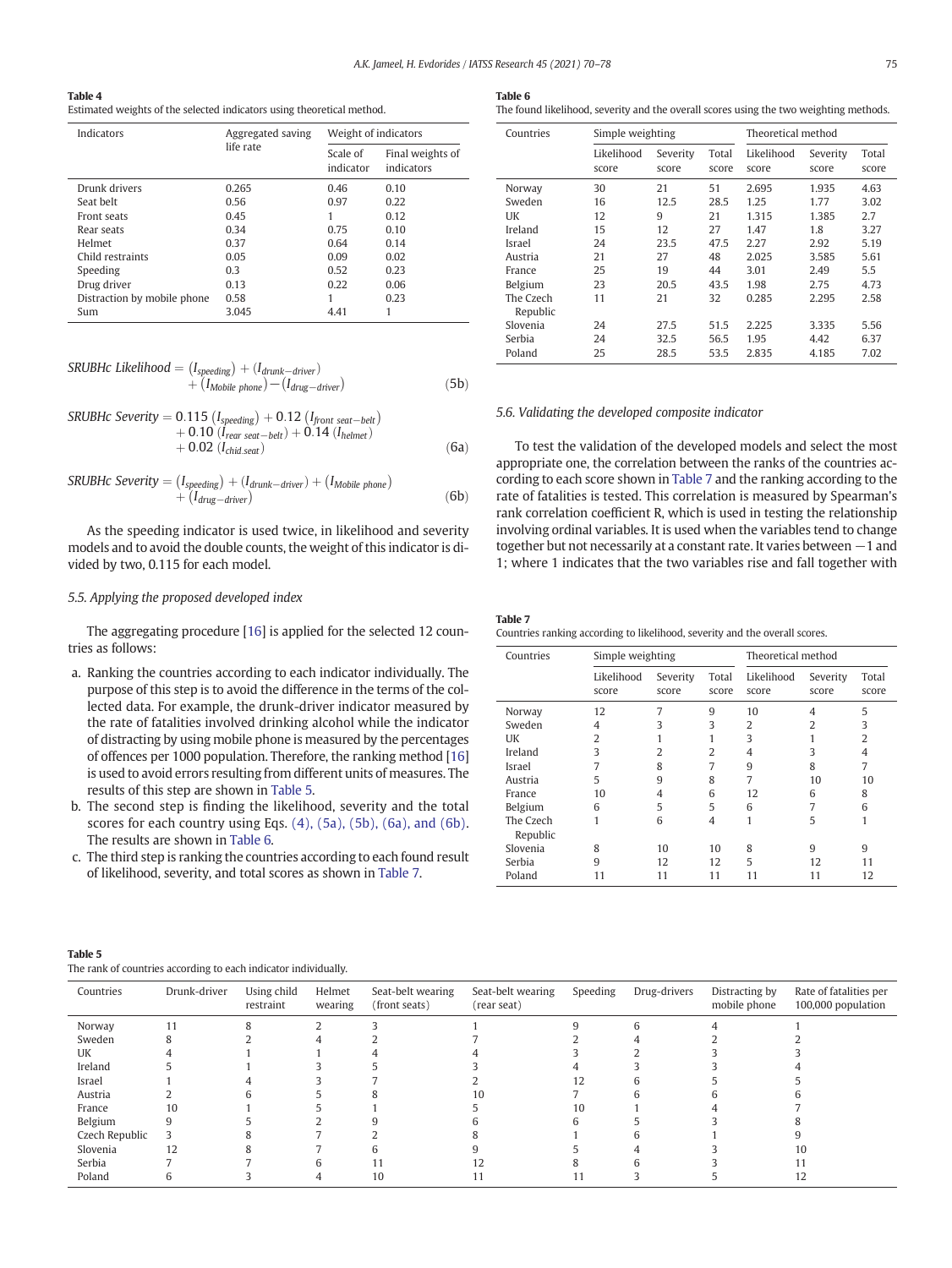<span id="page-7-0"></span>

Fig. 1. The results of correlation test of the aggregated indices using simple weighting method.

very strong correlation, while −1 means that the two variables are very strong opposites [48–[50\]](#page-9-0). The IBM SPSS statistics 24 were used to identify R. The results are shown in Figs. 1 and 2.

The results shows that the ranking of countries according to the composite index developed using unequal weighting method are more correlated with the ranking of countries according to the rate of fatalities. In addition, the severity composite indicator model produced more validated results than the overall composite indicators while the likelihood composite indicators is significantly invalid as Rs are diverted than 1.

Therefore, the developed severity composite indicators are considered valid to assess road user behaviour regarding using the protecting system; wearing seat belt, wearing helmet, using child restraints system, and speeding. While the indicators of the likelihood model need more investigation. It is important to investigate here the validation of the selected model in case of weighting speeding indicator by its original identified weights, 0.23. The results are shown in Fig. 3. It can be noticed that the correlation is less when using speeding weight of 0.23; therefore, the Eq. [\(6a\)](#page-6-0) is used with its adjusted weights.

#### 5.7. Rating countries according to road user behaviour

Road safety rating is a method of presenting the results in relative objective terms [\[51](#page-9-0)]. It has been used recently as a tool of road infrastructures assessment [\[52](#page-9-0)], and for vehicle assessment [\[53\]](#page-9-0). Rating road safety is highly recommended by the UN in their recommendations of the Decade of Actions in Road Safety; as a tool for benchmarking countries, quantifying targets and assessing the progress [[51,54](#page-9-0)].

The developed composite indicators can be used in rating countries according to the road user behaviour. The following steps can be followed to rate countries according to the developed severity composite indicator of road user behaviour [[34\]](#page-9-0).

a. Finding the maximum and minimum potential scores of the developed composite indicator.



Fig. 2. The results of correlation test of the aggregated indices using unequal weighting method assuming speed weight is 0.115.



Fig. 3. The results of correlation test of the aggregated indices using unequal weighting method assuming speed weighting is 0.23.

The minimum score is found when all the individual indicators have full score that the related activities are full implemented and successful. For example, when all drivers wearing seat belt, the related indicator has score of 1. While when all the drivers obey the speed limit, the speeding indicator has zero value. The countries assessed with full scores will have the top rank. Based on that, the minimum SRUBH equals to 0.495 reflecting best performance.

The maximum score is when all the activities related to the selected indicators are not implemented. In this case, the county with this performance will be at the bottom of the ranking list. Therefore, it will get the highest score. It can be computed when substituting the values of the selected indicator with lowest rank which reflect the number of countries, 179 [\[1](#page-9-0)]. Then, the maximum score is 88.605.

b. Finding the boundaries of the ratings. The rating range is suggested being divided into five ratings, as most common rating classes [\[34](#page-9-0)], as shown in [Fig. 4.](#page-8-0) The maximum and minimum range boundaries of each class can be found simply using Eq. (7).

Range of class = 
$$
\frac{(Maximum score - Minimum score)}{(Required number of classes)}
$$
 (7)

The results are shown in [Fig. 4.](#page-8-0)

c. Validate this methodology by applying to all countries. Unfortunately, the unavailability of data regarding the speeding indicator has made this step as inapplicable. Therefore, it is recommended to focus on developing an effective system of recording data related to offensive drivers and passengers.

#### 6. Discussion of the results

- a. The lack of the necessary data related to the potential indicators of assessing the road user behaviour at national scale is the main criterion of identifying the limitation of this research. These limitations are related to:
- The selection of indicators of the suggested composite indicators SRUBH. These indicators represent the seven risk factors of road user behaviour as reported by the global reports of road safety.
- The variables used to measure the indicators which are mentioned in section 5.2.
- The number of countries that are selected to apply the suggested SRUBH Index, as the data needed to measure all the selected indicators are available for 12 selected countries only.
- The missing step of the validation test of the suggested rating methodology.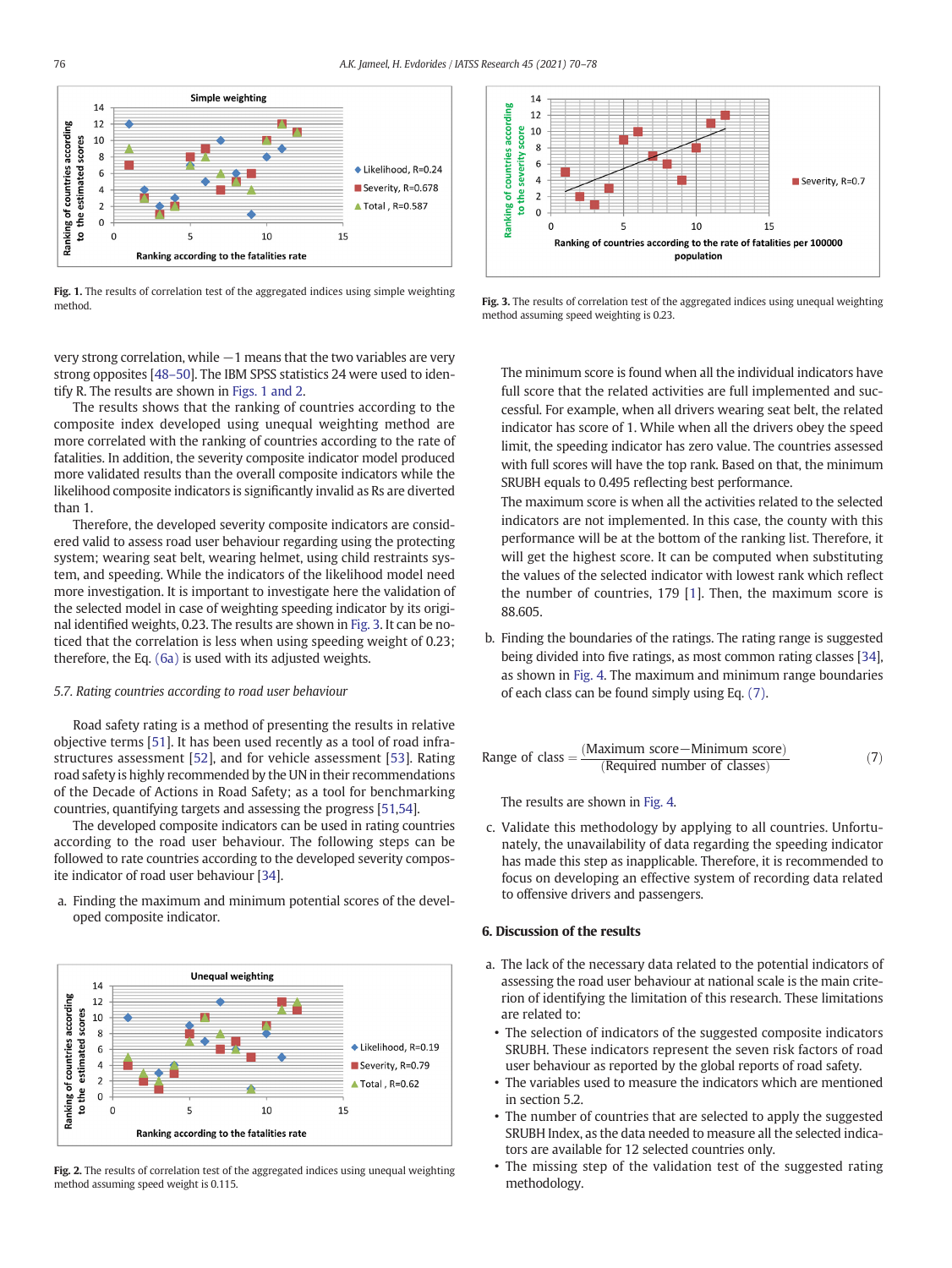<span id="page-8-0"></span>

| Very high               | High performance | Medium      |                                       | Very low    |
|-------------------------|------------------|-------------|---------------------------------------|-------------|
| performance $(\leq 18)$ | $(18 - 36)$      | performance | <b>Low performance</b><br>$(53 - 71)$ | performance |
|                         |                  | $(36 - 53)$ |                                       | (271)       |

Fig. 4. The suggested classes of the aggregated index of road users' performance on a national scale.

- b. The selected indicators are classified into two groups according to their impact on the crash occurrence or severity. The likelihood indicators which are related to the factors that leads to increase the probability of crashes occurrence include speeding, drunk-drivers, drug-drivers and using mobile phones during driving. The severity indicators which are related more to the level of crashes severity level include the indicators of wearing seat belt, wearing helmet, using child restraints. Speeding is considered common indicator, as it is a main factor of both likelihood and sever crashes.
- c. Two weighting methods are investigated. The first method is simple weighting method assuming equal weighting, that all factors have the same effect. The second method is unequal method assuming that each factor has different scale of effect based on the saving life rate resulting from implementing strategies related to each factors.

The results demonstrated that the second weighting method is more valid to use. The results of determining the weighs of indicators shows that speeding, wearing seat belts and using mobile phone have the highest weighs as their effects are more significant. Because speeding indicator is used twice, in likelihood and severity models, its weight is divided by 2, 0.115 as a likelihood indicator and 0.115 as a severity indicator. However, this needs more investigation. Therefore, the selected aggregation model is tested again with speeding weighting of 0.23 as shown in [Fig. 3](#page-7-0). The result shows less correlation than using weights if 0.115.

- d. Correlation between the ranking of countries according to the developed SRUBH index and the ranking according to the rate of fatalities per 100,000 population is investigated to select the model of aggregation and the selected indicators. The suggested likelihood composite indicators have insignificant correlation while the severity composite indicators have stronger correlation which is even more significant that the overall composite indicators. Therefore, Eq. [\(6a\)](#page-6-0) is selected as the aggregation model of finding the severity SRUBH index.
- e. To achieve the purpose of developing the SRUBH composite indicator in benchmarking countries, rating methodology is suggested. The general steps of this methodology is adopted from Jameel [[34\]](#page-9-0) which is used to rate countries according to more comprehensive developed indicator.

Rating is highly recommended by the UN and other agencies interesting in road safety for:

- Assessing the road user behaviour at country level according to their obeying the road safety laws and regulations. For example, when the rate of drivers and riders wearing the protecting system is very high and close to rate at countries with very high performance class, then the severity score will be less. These countries can be grouped within very high performance class. As this rate is going to be less, the severity score will be higher and the performance level will be going to be moderate to low.
- Ranking countries according to the level of road user behaviour. This can be based on the final score and grouping according to the boundaries of the proposed rating system.
- Assessing the effectiveness of the road safety legislation and enforcement system. As the severity score s higher, it means that the effectiveness is less and needs improvement.
- Comparing between strategies adopted by each country to improve the road user behaviour. This will help in identifying the effective national strategies that succeeds in improving the road user behaviour and reduce the rate of traffic accidents resulted from road user mistakes. Then, other countries can take lessons to improve their road user behaviour.
- Quantifying and setting targets by policy makers related to the road user behaviour issues and road safety issues.

However, the suggested methodology requires validation test which was not possible because of the lack of accessed data. Therefore, it is recommended to find a method of validating the proposed methodology of rating.

f. The results of the severity score resulted from, the selected aggregation model, Eq. [\(6a\),](#page-6-0) shows that the UK, Sweden, Ireland, and Norway have the best road user behaviour in terms of using the protecting system and driving within the speed limit. Their ranking according the rate of fatalities shows that these four countries have the least rates which fit with the results study with very slight difference in ranking. While Slovenia, Poland, and Serbia have the worst behaviour as they have higher SRUBH scores. They also have higher rate of fatalities than the other selected countries.

However, the remaining countries have different position in the ranking according to the SRUBH scores than their position in the rate of fatalities ranking. For example, Austria shows less obeying to using the protection system than other countries as its SRUBH is higher than France and Belgium despite it has lower rate of fatalities than these countries. This can be explained by the significant effect of other factors that have positive role in reducing the rate of fatalities that may related to other unconsidered factors of road user behaviour or related to the vehicle or road infrastructure design. This needs more investigation [\[34](#page-9-0)].

#### 7. Conclusions and recommendations

The main conclusions are drawn here with the corresponding recommendation.

- a. Developing a composite indicator to assess the road user behaviour and its role in the severity scale of the road safety at country scale is possible. It is needed as a tool of benchmarking the countries according of the road users' behaviour. However, the results show that the considered factors are not the only indictors of the road safety level. This enhances the multidimensional system approach of defining the road safety. Other factors and dimension of the road safety should be considered in conducting research, developing indices of road safety, and in recommending solutions.
- b. Developing weighting method based on the saving life is not considered widely. The results of this study show its effectiveness in reflecting the real contributing scale of the considered indicators when there is not sufficient data to use the common statistical used methods. Therefore, it is recommended to investigate this method in further studies.
- c. The UK, Sweden, Ireland, and Norway have the best road user behaviour among the selected countries. This reflects the effective road safety legislation and enforcement system. It is recommended to consider their strategies by the road safety policy makers in the other countries to take lessons.